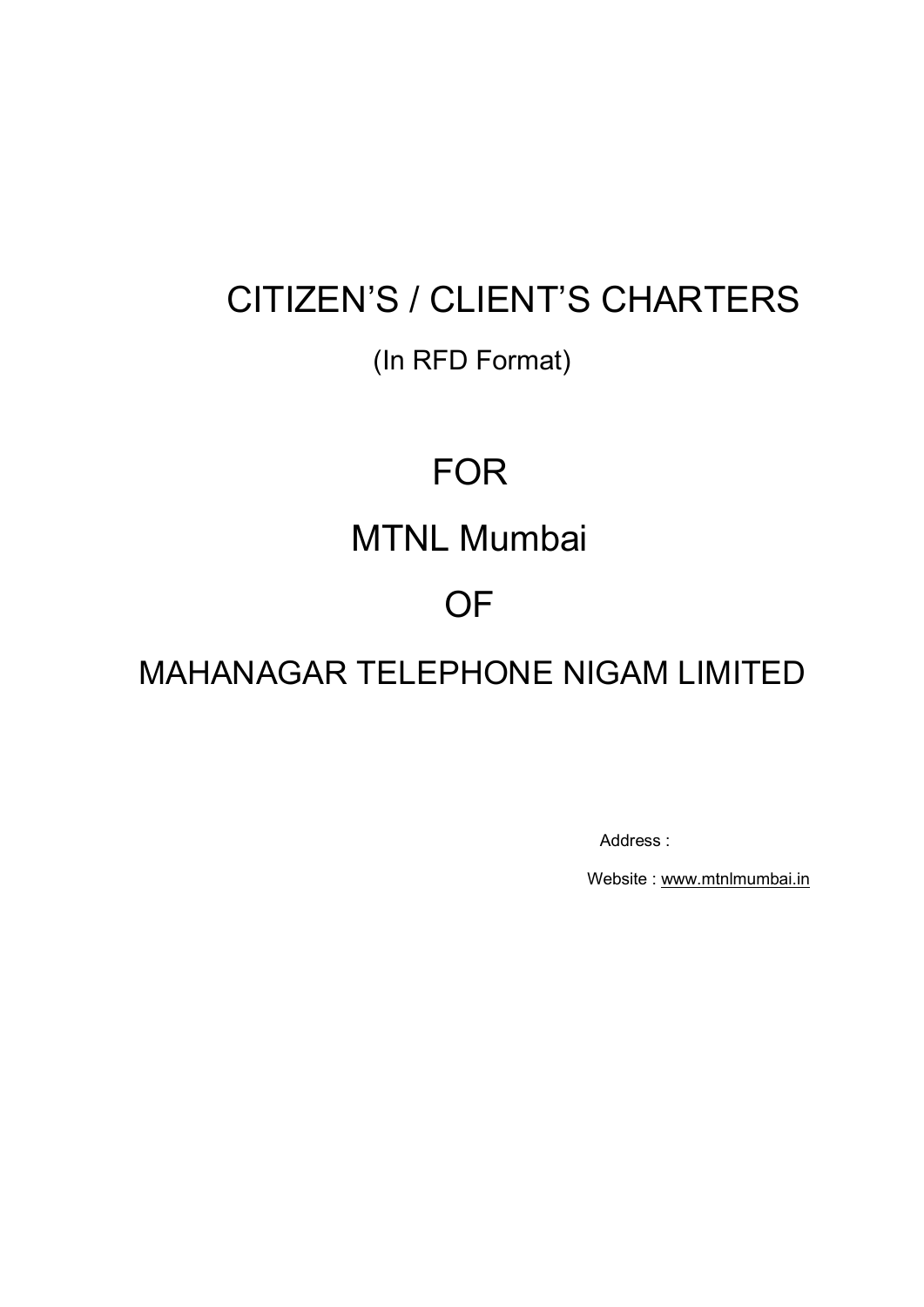# Citizens/ Client charter Document for MTNL Mumbai's Services

# 1) Vision

- a) Become a total solution provider company and to provide worlds class telecom services at affordable prices
- b) Become a global telecom company and to find a place in the Fortune 500 companies
- c) Become the largest provider of private networks and leases lines
- d) Venture into other area in India and abroad the strength of our core competency

## 2) Mission

a) To remain market leader in providing world class Telecom and IT related services at affordable prices and to become a global player

## 3) Main services

Main services provided and the officers responsible with contact details are as per the chart

# Main Services

| S No. | <b>Services</b>                                              | <b>Responsible Person</b><br>Designation)                                                                                                                                 |        |                     | E-mail<br>(Phone No.) |                        | <b>Responsibilities</b>                                                           |
|-------|--------------------------------------------------------------|---------------------------------------------------------------------------------------------------------------------------------------------------------------------------|--------|---------------------|-----------------------|------------------------|-----------------------------------------------------------------------------------|
|       |                                                              | DMs(Extl/Internal)                                                                                                                                                        | Area   | E-mail              |                       | Phone<br><b>Number</b> |                                                                                   |
|       |                                                              | of field units                                                                                                                                                            | Zone-1 |                     | gmz1mbi@mtnl.net.in   | 22060646               | SDE(Ext) All external work                                                        |
|       | <b>Basic Landline &amp;</b>                                  | under every Area                                                                                                                                                          | Zone-2 |                     | gmz2mbi@mtnl.net.in   | 24145556               | including provisioning<br>Landline BB & its                                       |
| 1     |                                                              | <b>General Manager</b>                                                                                                                                                    | Zone-3 |                     | gmz3mbi@mtnl.net.in   | 26554242               | maintenance, SDE(Intl)                                                            |
|       | <b>ISDN &amp; EPABX</b>                                      | will be directly                                                                                                                                                          | Zone-4 |                     | gmz4mbi@mtnl.net.in   | 28012345               | creation of Landline, BB &                                                        |
|       |                                                              | responsible for                                                                                                                                                           | Zone-5 |                     | gmz5mbi@mtnl.net.in   | 25344949               | maintenance due to internal                                                       |
| 2     | <b>Triband Broadband</b><br><b>Internet Service</b><br>Wi-Fi | <b>DMs of BB</b><br><b>Exchanges under</b><br><b>General Manager</b><br>(Broad Band)<br>will be directly<br>responsible for<br><b>Broadband</b><br>service<br>maintenance |        | gmbbmbi@mtnl.net.in |                       | 24310645               | a)As above at Sr no 1<br>BB unit for technical<br>b)<br>Internal maintenance      |
| 3     | <b>Intelligence Network</b><br>(IN)<br><b>Trunk Services</b> | DMs of LD unit<br>under<br><b>General Manager</b><br>(Long Distance)<br>will be directly<br>responsible for<br>maintaining the IN<br>& Trunk services                     |        | gmccmbi@mtnl.net.in |                       | 24368183               | a)As above at Sr No 1<br>b)LD unit is responsible<br>for technical<br>maintenance |
| 4     | <b>Leased Circuits</b>                                       | <b>DMs under</b><br><b>General Manager</b><br>(Leased Circuit)<br>will be directly                                                                                        |        | gmlcmbi@mtnl.net.in |                       | 22619348               | a)As above at Sr no 1<br>b)LC unit is responsible<br>for technical<br>maintenance |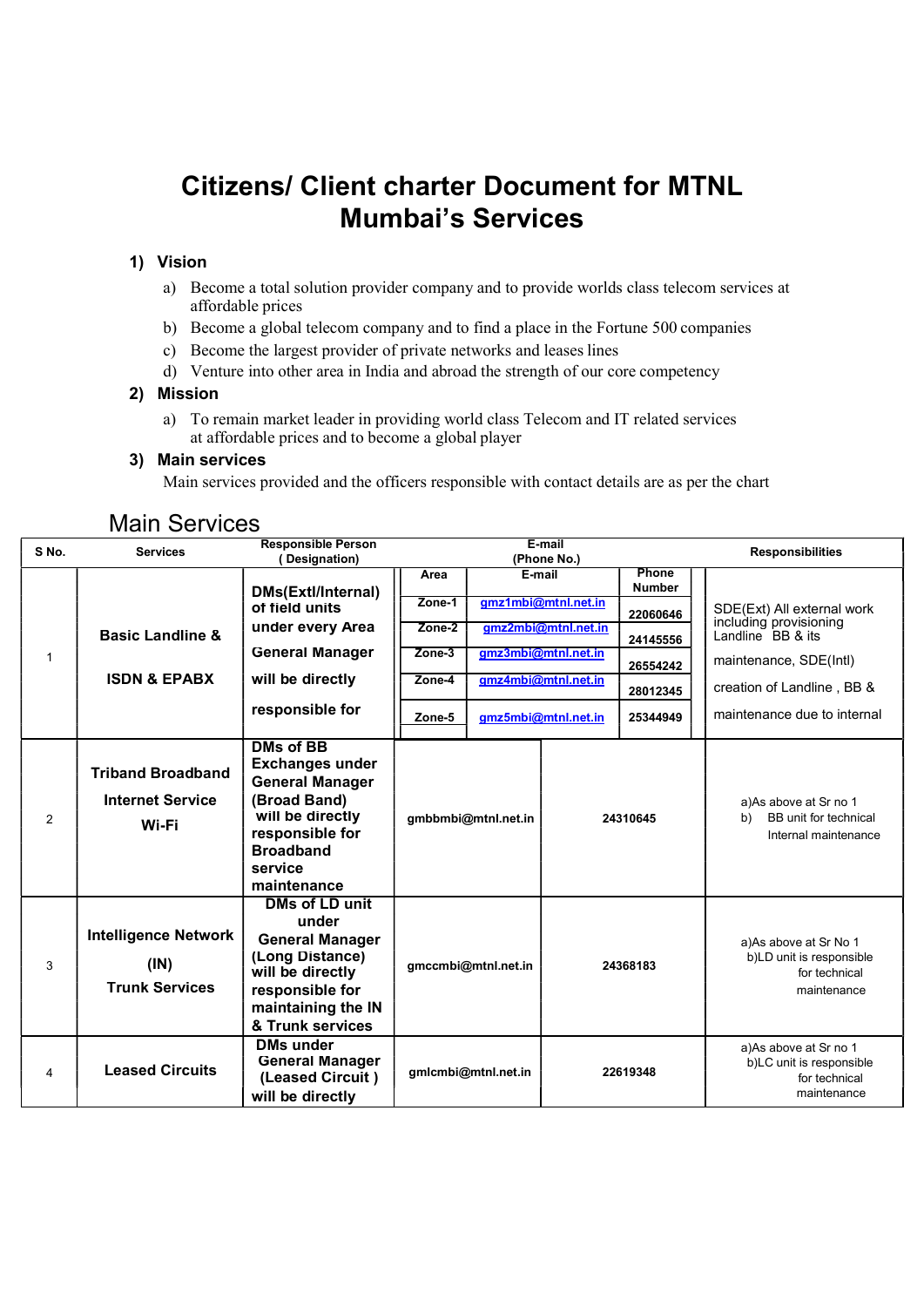|                |                                       | responsible for<br>leased circuits<br>service<br>maintenance                                                                               |                     |          |                                                                                                                                                         |
|----------------|---------------------------------------|--------------------------------------------------------------------------------------------------------------------------------------------|---------------------|----------|---------------------------------------------------------------------------------------------------------------------------------------------------------|
| 5              | <b>MPLS/VPN</b>                       | <b>General Manager</b><br>(Transmission)<br>will be directly<br>responsible for<br>service<br>maintenance                                  | gmtmbi@mtnl.net.in  | 26524430 | a)As above at Sr no 1<br>DM(LC)<br>unitis<br>b)<br>responsible<br>tor<br>technical maintenance                                                          |
| 6              | <b>Digital Certificate</b>            | <b>DMs under</b><br>General<br>Manager(IT)<br>will be directly<br>responsible for<br>service<br>maintenance                                | gmitmbi@mtnl.net.in | 24710606 | DM under GM(IT) is responsible<br>for technical maintenance                                                                                             |
| $\overline{7}$ | <b>Fibre To The</b><br>Home(FTTH)     | <b>DMs under</b><br>Dy. General<br>Manager (FTTH)<br>will be directly<br>responsible for<br>service<br>maintenance                         |                     |          | a)DM under Area GM for<br>technical maintenance<br>DM under GM(IR) for<br>b)<br>Fibre maintenance<br>DM under GM(BB) for<br>C)<br>technical maintenance |
| 8              | <b>Business</b><br><b>Development</b> | <b>Every DMs under</b><br>General<br>Manager(EB1&<br>EB2))<br>will be directly<br>responsible for<br><b>Business</b><br><b>Development</b> | gmbd@mtnl.net.in    | 24317171 | a)As above at Sr no 1<br>Forbilling<br>b)<br>cases<br>Account<br>Manager<br>under GM(EB1/EB2)                                                           |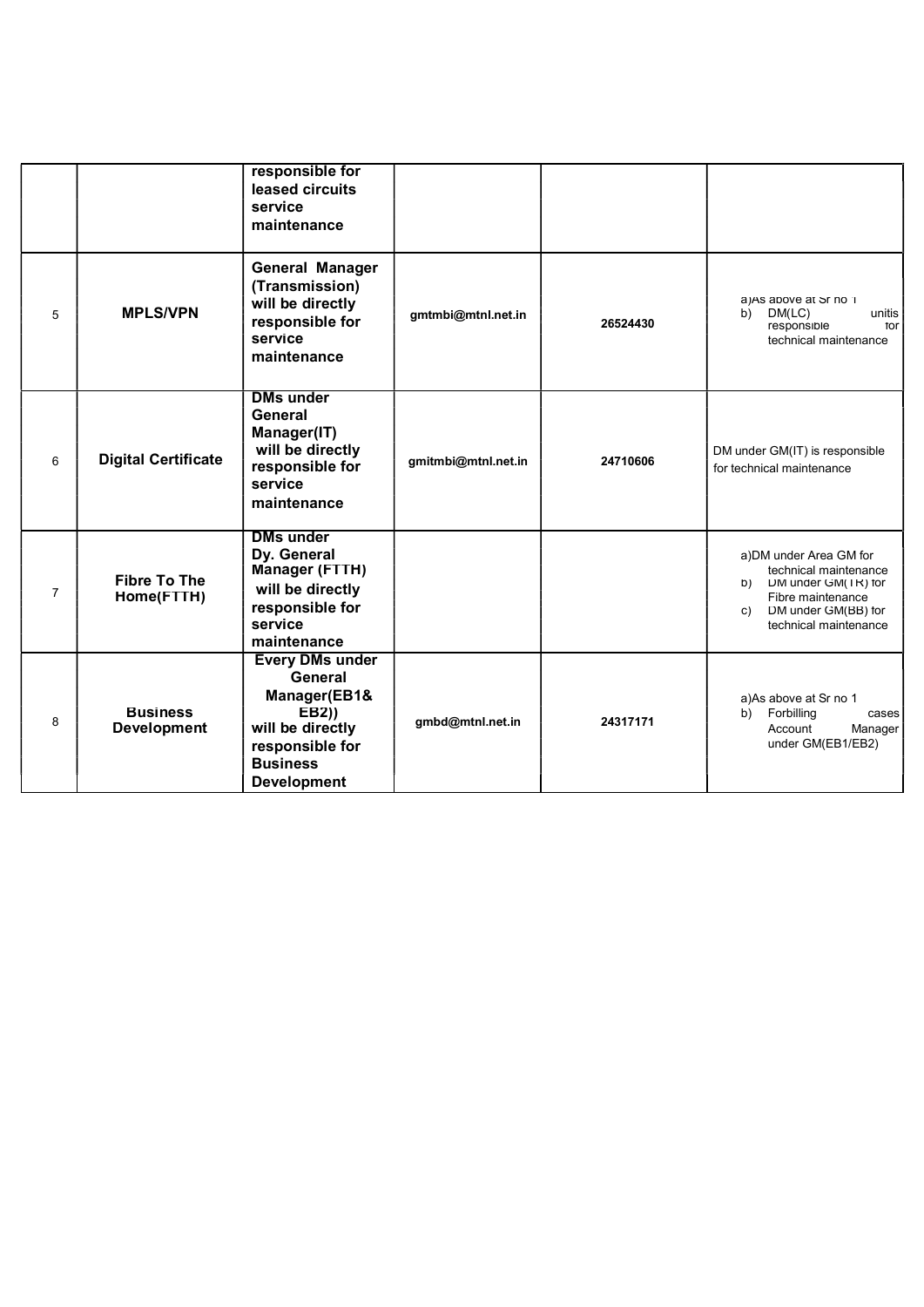# Main Services

|                 | Services                  | Services offered by           | <b>Landline Phone Plus</b>                |                          |
|-----------------|---------------------------|-------------------------------|-------------------------------------------|--------------------------|
| Sr No           |                           | service provider              | Services                                  | Tariff                   |
|                 |                           | <b>New Line Connection</b>    | Centrex                                   | Information is available |
|                 |                           | <b>Shifting of Telephone</b>  | facility(COSMOS)                          | <b>lon</b> site          |
|                 |                           | Lines                         | Electronic Dynamic Lock www.mtnlmumbai.in |                          |
|                 |                           |                               | <b>CLIP</b>                               | and is updated from      |
| 9               |                           |                               | Call forwarding                           | time to time             |
|                 |                           |                               | <b>Reminder Call</b>                      |                          |
|                 | <b>Landline Services</b>  | STD facility                  | <b>Abbreviated Dialing</b>                | Rs 1000/- deposit        |
|                 |                           |                               | Hotline                                   | (subject to changes as   |
|                 |                           |                               | Call Hunting                              | per MTNL Mumbai's        |
|                 |                           |                               | Call alert                                | policy)                  |
|                 |                           | <b>ISD</b> facility           | Three party Conference                    | Rs 3000/-                |
|                 |                           |                               | <b>VCC Card</b>                           | deposit(subject to       |
|                 |                           |                               | Dial Up Internet                          | changes as per MTNL      |
|                 |                           |                               | Level-1 Short Code                        | Mumbai's policy)         |
|                 |                           |                               |                                           | Information is available |
|                 |                           |                               |                                           | on site                  |
| 10              | Landline provided         |                               |                                           |                          |
|                 | through PCO               | STD & ISD facility            |                                           | www.mtnlmumbai.in        |
|                 |                           |                               |                                           | and is updated from      |
|                 |                           |                               |                                           | time to time             |
|                 |                           | BRI(128Kbps)                  |                                           | Information is available |
|                 |                           | PRI (30Channels)              |                                           | on site                  |
|                 | Landline Service using    |                               |                                           | www.mtnlmumbai.in        |
| 12              |                           |                               | <b>EPABX Line</b>                         | and updated from time    |
|                 | <b>ISDN</b>               |                               |                                           | to time                  |
|                 |                           | <b>DID EPABX to Franchise</b> |                                           |                          |
|                 |                           | <b>DID/DOD</b>                |                                           |                          |
|                 |                           | <b>New Broadband Line</b>     |                                           | Information is available |
|                 |                           | Shifting of Broadband         | Static IP/IP POOL                         | on site                  |
| 13              | <b>BroadBand Services</b> | Line                          |                                           | www.mtnlmumbai.in        |
|                 |                           | Prepaid Broadband             |                                           | and is updated from      |
|                 |                           | <b>Wi-FI Service</b>          |                                           | time to time             |
| $\overline{14}$ | <b>Broadband Service</b>  | <b>Wi-Fi Service</b>          | Voice Service(VAS)                        |                          |
|                 | using FTTH                |                               |                                           |                          |
| $\overline{15}$ | <b>Broadband using</b>    |                               |                                           |                          |
|                 | <b>VDSL</b>               | <b>High Speed</b>             |                                           |                          |
|                 | Modem                     |                               |                                           |                          |
|                 | <b>IN Services</b>        | <b>VPN Subscriber</b>         |                                           | Information is available |
| 16              |                           | <b>VCC Card</b>               |                                           | on site                  |
|                 |                           | Tele-Voting                   |                                           | www.mtnlmumbai.in        |
|                 |                           | <b>Free Phone Service</b>     |                                           | and is updated from      |
|                 |                           | (1800)                        |                                           | time to time             |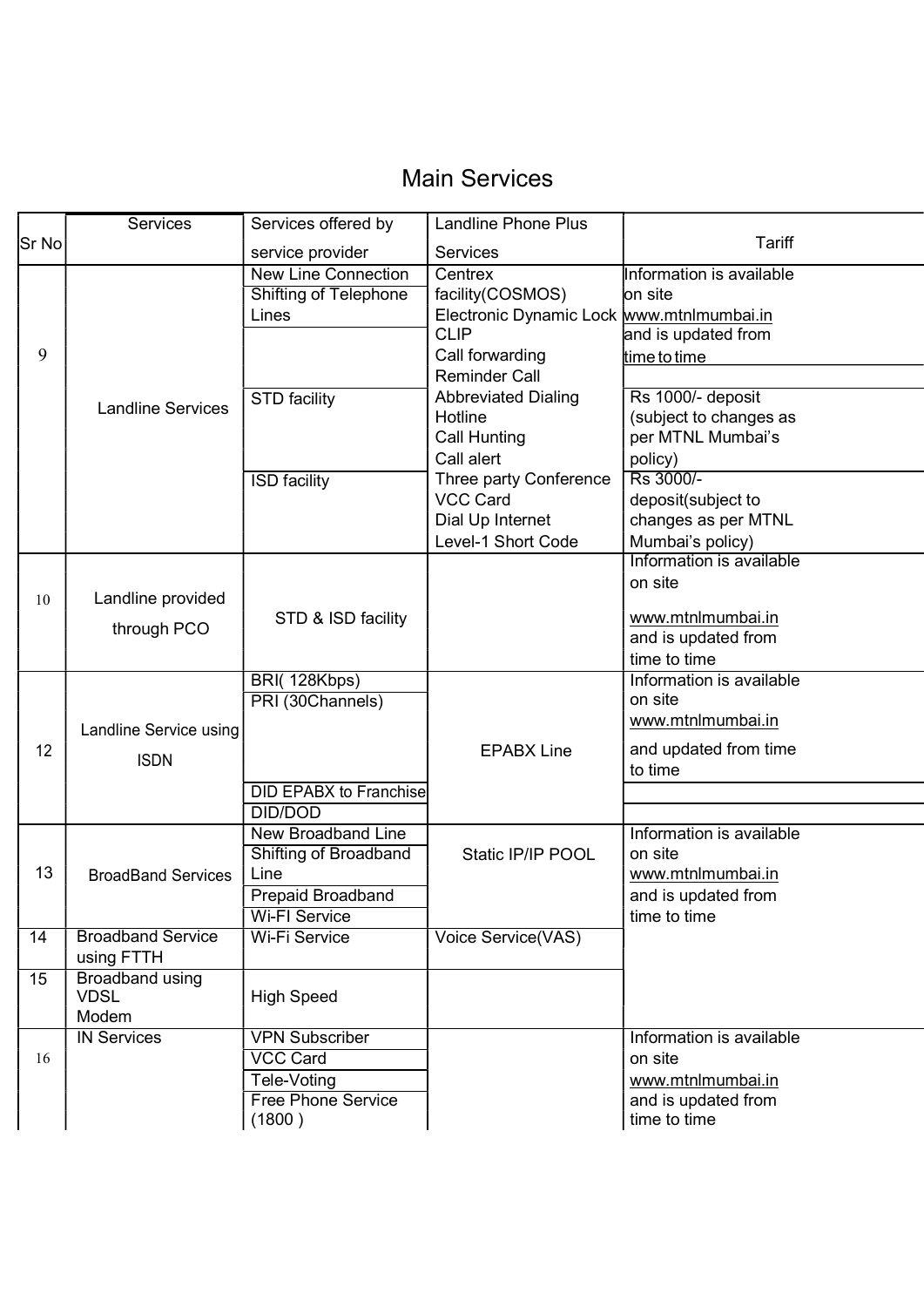| 17 |                       | <b>Universal Access</b><br>Number(1901)<br><b>Premium Rate Service</b><br>(0900)                                                                                                                                                                                                                                                                                                                                                                                                  |                                                                                                 |  |
|----|-----------------------|-----------------------------------------------------------------------------------------------------------------------------------------------------------------------------------------------------------------------------------------------------------------------------------------------------------------------------------------------------------------------------------------------------------------------------------------------------------------------------------|-------------------------------------------------------------------------------------------------|--|
| 18 | <b>Leased Circuit</b> | <b>Leased Line below</b><br>2Mbps<br>Leased Line 2Mbps and<br>above<br><b>MLLN</b> (Managed Leased<br>Line Network)<br><b>Internet Leased</b><br><b>Network</b><br>L <sub>2</sub> -VPN<br>Level-1 Short Code for<br>Landline<br><b>M</b> Let $\alpha$ $\alpha$ be a state $\alpha$ be a state of the set of the state $\alpha$ and the state of the state of the state of the state of the state of the state of the state of the state of the state of the state of the state of | Information is available<br>on site<br>www.mtnlmumbai.in<br>and is updated from<br>time to time |  |

J.

 $\bar{z}$ 

Note : Security Deposit related respective Services is available on website : www.mtnlmumbai.in

# 4) a Quality of Service parameters in respect of which compliance is monitored by the service provider

| Sr No.         | Services/Transactions                                  | Maximum Time Limit                |
|----------------|--------------------------------------------------------|-----------------------------------|
|                | Provision of landline                                  | $\leq$ 7 days for feasible cases  |
| $\overline{2}$ | Provision of Broadband                                 | $\leq$ 15 days for feasible cases |
| $\overline{3}$ | Fault/100 subs/month                                   | $\leq$ 5                          |
|                | No. of Faults registered $\&$ repaired by next working | $\geq 90\%$                       |
|                | days                                                   |                                   |
|                | Mean Time to repair the fault in hours                 | $\leq$ 8 hrs                      |
|                | Meter Reading Complaint                                | Within 90 days                    |

Tariff etc details :- It is available on website - www.mtnlmumbai.in

## 4) b Standard of services provided

t,

 $\mathbf{r}$ 

 $\mathcal{L}$ 

|   | Services/<br>Sr. No   Transaction                                 | <b>Maximum Time limit</b><br>(subject to technical feasibility) |
|---|-------------------------------------------------------------------|-----------------------------------------------------------------|
|   | Provision of<br>a telephone<br>after<br>registration<br>of demand | 100% in ≤7                                                      |
| 2 | Shift of<br>Telephone<br>Connection                               | $\leq$ 3 days                                                   |
|   |                                                                   |                                                                 |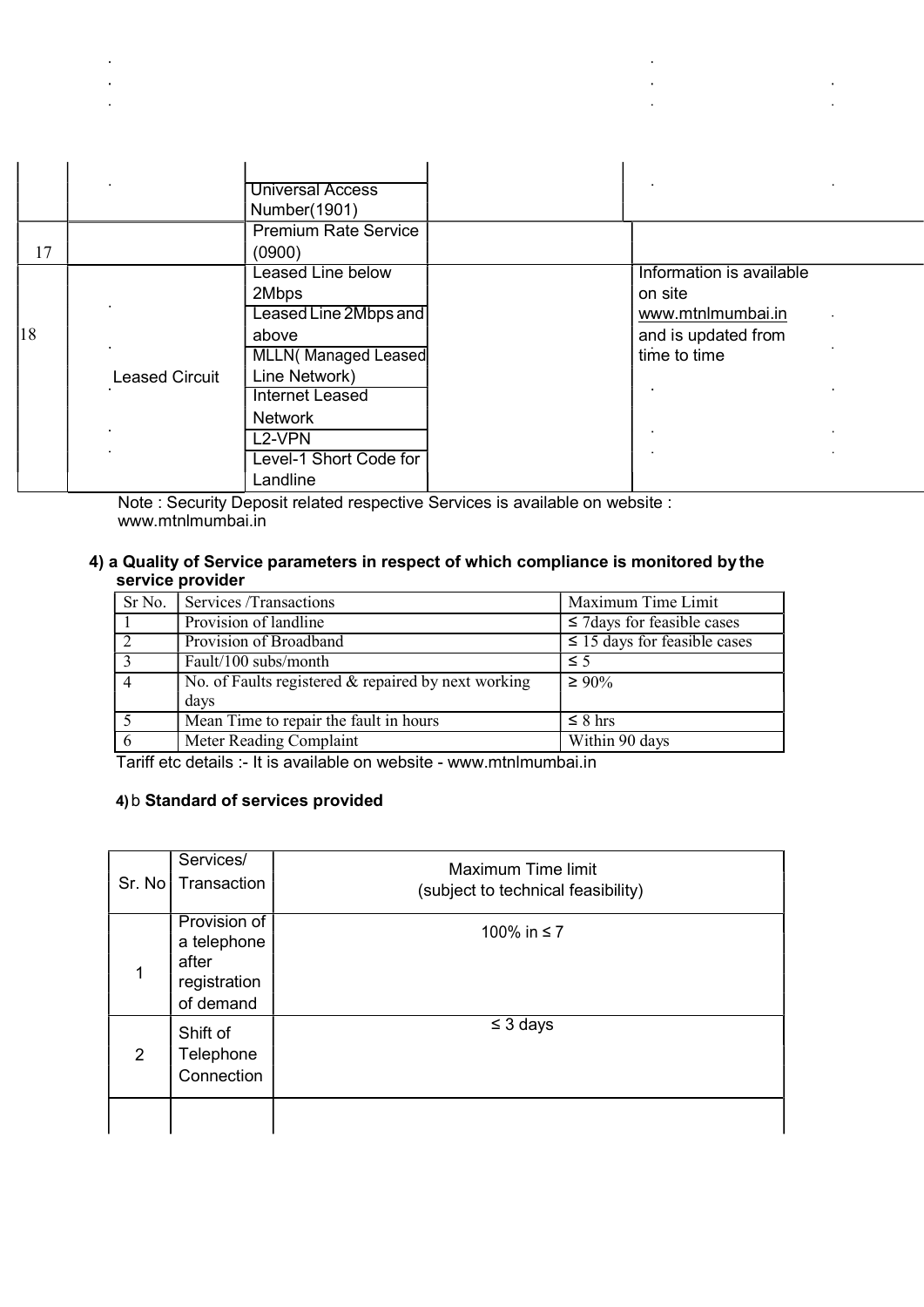| 3 | Provision of<br><b>New</b><br><b>Broadband</b><br>connection        | $\leq$ 15 days (100% of requests is attended within 3 days)                                                                                                                                                                                                                                                                                                                                                                                                                                                                              |                                                                    |
|---|---------------------------------------------------------------------|------------------------------------------------------------------------------------------------------------------------------------------------------------------------------------------------------------------------------------------------------------------------------------------------------------------------------------------------------------------------------------------------------------------------------------------------------------------------------------------------------------------------------------------|--------------------------------------------------------------------|
| 4 | <b>Fault Repair</b><br>/ Restoration<br>Time of<br><b>Broadband</b> | By next working day: $> 90\%$ and within 3 working days: $99\%$<br>Rebate:<br>(a)Faults Pending for>3working days and < 7 working<br>days: rebate equivalent to 7 days of minimum monthly charge or<br>equivalent usage allowance<br>(b) Faults Pending for > 7 working days and < 15 working<br>days: rebate equivalent to 15 days of minimum monthly charge<br>or equivalent usage allowance<br>(c) Faults Pending for > 15<br>working days: rebate equivalent to one month of minimum<br>monthly charge or equivalent usage allowance |                                                                    |
| 5 | Grade of<br>Service                                                 | (a) Junctions between local exchanges - 0.002<br>(b) Outgoing junctions from Trunk Automatic<br>Exchange (TAX) to local exchange $-0.005$<br>(c)IncomingjunctionsfromlocalexchangetoTAX-<br>0.005                                                                                                                                                                                                                                                                                                                                        | DMs under<br>GM(LD) is<br>responsible for 1 <sup>st</sup><br>Level |
|   |                                                                     | (d) Incoming or outgoing junctions between TAX's<br>0.005<br>(e) Switching network should be non-blocking or<br>should have extremely low blocking probability.                                                                                                                                                                                                                                                                                                                                                                          | maintenance                                                        |

# 5) Grievances Redressal Mechanism

a) Various options for booking of faults / complaints are available with MTNL customers  $\&$  the same are being listed below:-

Call centers and web-links

| Telecom                                      |                                               | <b>MTNL Mumbai</b>                               |
|----------------------------------------------|-----------------------------------------------|--------------------------------------------------|
| service                                      |                                               |                                                  |
|                                              | Call centre                                   | On line (web links)                              |
|                                              | No                                            |                                                  |
| Common<br>Service Number<br>for All Services | 1130                                          | All services                                     |
| Landline                                     | 1500                                          |                                                  |
| <b>Broadband</b>                             | 1504                                          | http://mtnlmumbai.in/index.php/custome<br>r-care |
| <b>GSM</b>                                   | 1503                                          | http://mtnlmumbai.in                             |
| SMS(Through                                  | 1501                                          |                                                  |
| Landline)                                    |                                               |                                                  |
| Complaint<br>booking                         | 198/xxxx2198<br>first x stand<br>for level 2, |                                                  |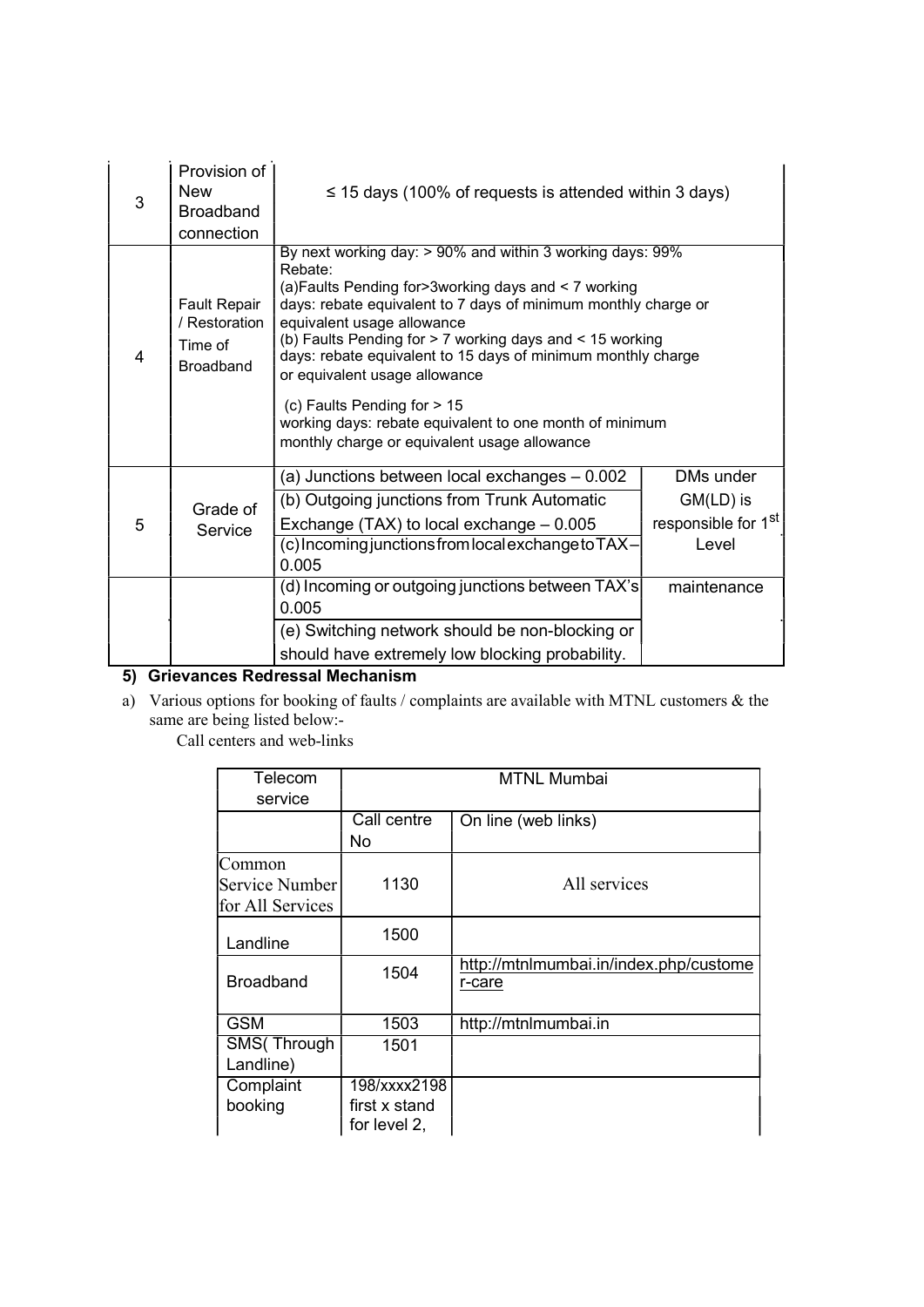|       | other 3 are |
|-------|-------------|
|       | exchange    |
| codes |             |

- b) Process of appeal for PG Cases & RTI also exists along with the above mentioned options to MTNL Mumbai customer which are as per Annexure-I & Annexure-II enclosed respectively.
- c) Meter Reading Complaint Billing (MRC) case to be settled with AOTR of respective Exchange within 90 days ( Application to DMX ) addressed to respective Area GM AOTR Rebate sanction memo will be issued by concerned of SM/AGM(OP) Its implementation

to be done by concerned AOTR of Exchange

- d) PG Officer : 1) Billing Case : Concerned AOTR of Area GM
- e) Escalating Grievance to Consumer Forum and Further to Arbitration

The details of Nodal officers for Appeals & RTI are available on website website www.mtnlmumbai.in which are also linked from website of MTNL, corporate office www.mtnl.net.in

In addition, the customer has an option to lodge his grievances on other platform links too

i.e. TRAI website : http://www.trai.gov.in

Public grievances to the Central Government (Centralized CPGRAMS) website: http://pgportal.gov.in

### 6) Stakeholders: service recipients/ citizen's/client's

- i) All Citizen of India
- ii) Telecom subscribers including prospective and others
- iii) Walk-in customers in Sanchar Haats/ customer services centre(CSC's) available on www.mtnlmumbai.in
- iv) Investors/ shareholders
- v) Any other not covered above

### 7) Responsibility centers/ subordinate officers

i) Executive Director, MTNL, Mumbai(www.mtnlmumbai.in) assisted by PGMs & GMs

Providing wire line telecom services like Landlines, broad bands. Leased lines, FTTH as well as wireless services in license service area of Mumbai, Navi Mumbai and District Thane (partly)

Under ED, MTNL, Mumbai the responsibilities of Officers providing the services are further classified as detailed below:-

ii) PGM(WS) Mumbai ( www.mtnlmumbai.in) assisted by GMs , CE(BW) & DGMs

Providing wireless services like GSM, 3G, GPRS, etc, in license service area of Mumbai Navi Mumbai and District Thane (partly)

iii) PGM(LS) Mumbai ( www.mtnlmumbai.in) assisted by GMs, CE(BW) & DGMs

Providing wire line telecom services like Landlines, broad bands. Leased lines, FTTH services in the Licensed are of Mumbai ,Navi Mumbai and District Thane (partly)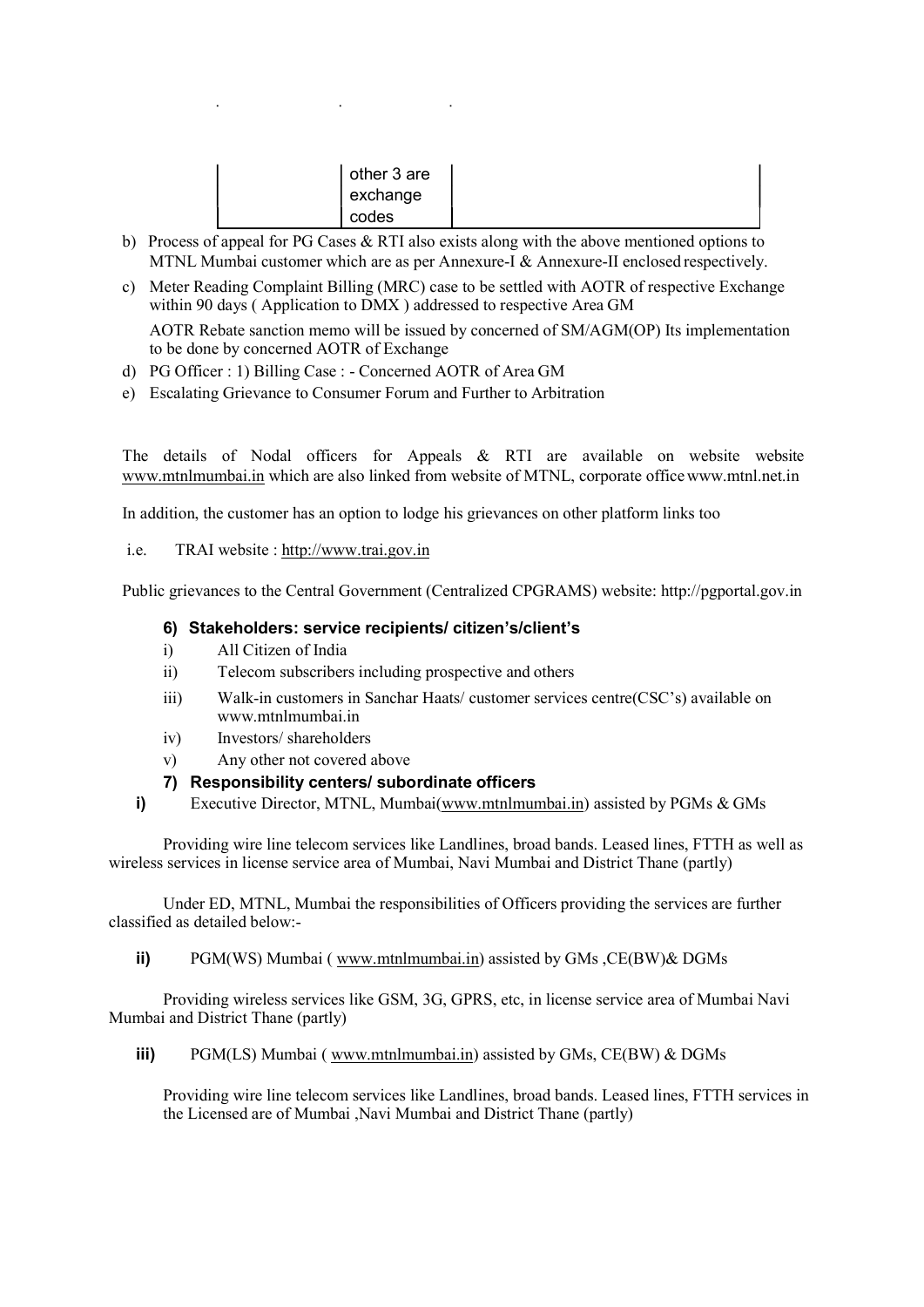#### iv) PGM(Dev) Mumbai (www.mtnlmumbai.in) assisted by GMs, CE(BW) & DGMs

Responsible for Internal development of the company

## 8) Indicative Expectation from services recipients

- i) Submit duly completed application forms in all respects with self attested photograph pasted on it signed across
- ii) Application Form is available on www.mtnlmumbai.in website
- iii) Subscriber is to submit complete Application Form for getting Landline and Broadband connection with following document
	- a) Self attested Photograph
	- b) Self attested Proof of Identity
	- c) Self attested Proof of Address

# Proof of Identity and Proof of Address

- 1. Aadhar (UID) Card
- 2. Passport
- 3. Voter ID Card
- 4. Current passbook of Post Office/PSU Bank as Proof of Address, having photo as Proof of Identity &

#### Address.

- 5. Photo Identity Card having address of Central Govt./PSU or State Govt. /PSU only.
- 6. Certificate of address having photo, issued by MP/MLA/Group A Gazetted Officer in letter head.
- 7. Certificate of address with photo from Govt. Recognized educational institutions (for students only)
- 8. Pensioner's Card having Photo with addess.
- 9. CGHS/ECHS Card
- 10. Address card with photo issued by Dept. of Post, Govt of India.
- 11. Caste & Domicile Certificate with Photo & Address issued by State Govt.
- 12. Freedom Fighter Card having Photo & Address

13. Certificate of address having photo issued by Village Panchayat head or equivalent authority. (For rural areas)

- 14. Kisan Passbook having Photo with Address.
- 15. Arms License

## Proof of Address only

In case above mentioned document does not contain your address, you must submit one of the following documents as Proof of Address

- 1. Water Bill (Not older than last 3 months)
- 2. Landline Telephone Bill (Not older than last 3 months)
- 3. Electricity Bill of State Company (Not older than last 3 months)
- 4. Income Tax assessment order(Not older than 1 year)